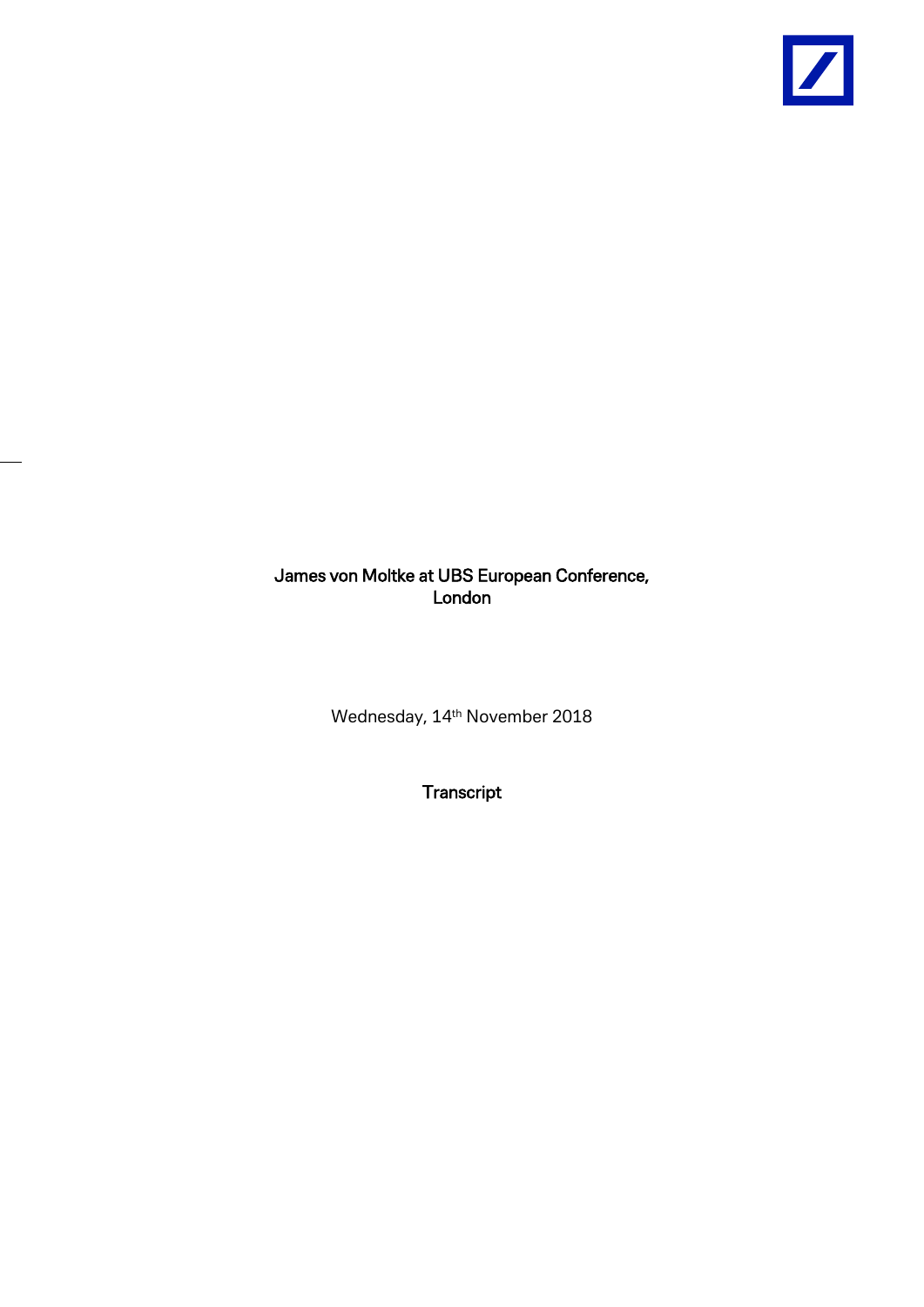

## Q&A

Daniele Brupbacher (UBS Research): Good morning and welcome, ladies and gentlemen. Thank you very much for your time. And we hope that you're enjoying this year's European conference. I'm Daniele Brupbacher from UBS Research, the European banks team. I would like to introduce you to James von Moltke. He's been CFO of Deutsche Bank since 1<sup>st</sup> July 2017. Before that, as most of you will know, James was treasurer of Citigroup. He also worked for JP Morgan, Credit Suisse and Morgan Stanley. So he truly knows the industry. So what I would like to do today is to go through a couple of questions and then also open up to the audience for Q&A.

I wanted to start with not the third quarter, not the fourth quarter but with 2019. You set a very clear ambition to reach a return on tangible equity of at least 4% in 2019. And if my maths is correct, I would say you need revenues of at least at the level of 2017. So my question really is to start the debate, how do you think about – how can you grow revenues, grow in general and cut costs during and after 2019, at the same time?

James von Moltke (Deutsche Bank): Sure. Thank you, Daniele. And thank you for having me here this morning. We're obviously very focused on our 2019 target. As we thought about some of the strategic decisions we took this year to reset the company we created a set of near-term targets that we could then hit, re-establish credibility in the marketplace was a critical goal. And, hence, two targets of headcount and adjusted costs for 2018. Similarly, for 2019 we have headcount and adjusted cost targets and an associated ROTE target. Frankly, the path to the ROTE is pretty simply an operating leverage story. We must stabilise and grow our revenues relative to the trends of the past couple of years, and at the same time bring down expenses.

As I think about it, your analysis is roughly right. The model's pretty simple to create in terms of what the revenue performance needs to be next year.

There's clearly some growth from the 2018 level that is required. Happily, a big portion of our business operate in growth markets at the moment, whether that's PCB in Germany which is growing steadily in the mid-single digit range. Asset management is a strong business. Obviously, GTB is also in a growing market. So we would expect to have some uplift from that.

We are also naturally somewhat subject to the environment, particularly in our capital markets and global markets business. But there, while there is some market dependence, there's also a degree of steady revenue that we get there.

At the same time, we need to bring down expenses. Our target is to bring our adjusted costs down from €23 billion this year to €22 billion next year. That's a lot of operating leverage that we create on the expense side. And given that we've taken the steps that we intended to take strategically in terms of front office action, the focus now in just making the platform more efficient, we're very carefully to make sure that that has as little revenue impact as possible, make sure we preserve the revenue-generating power of the franchise.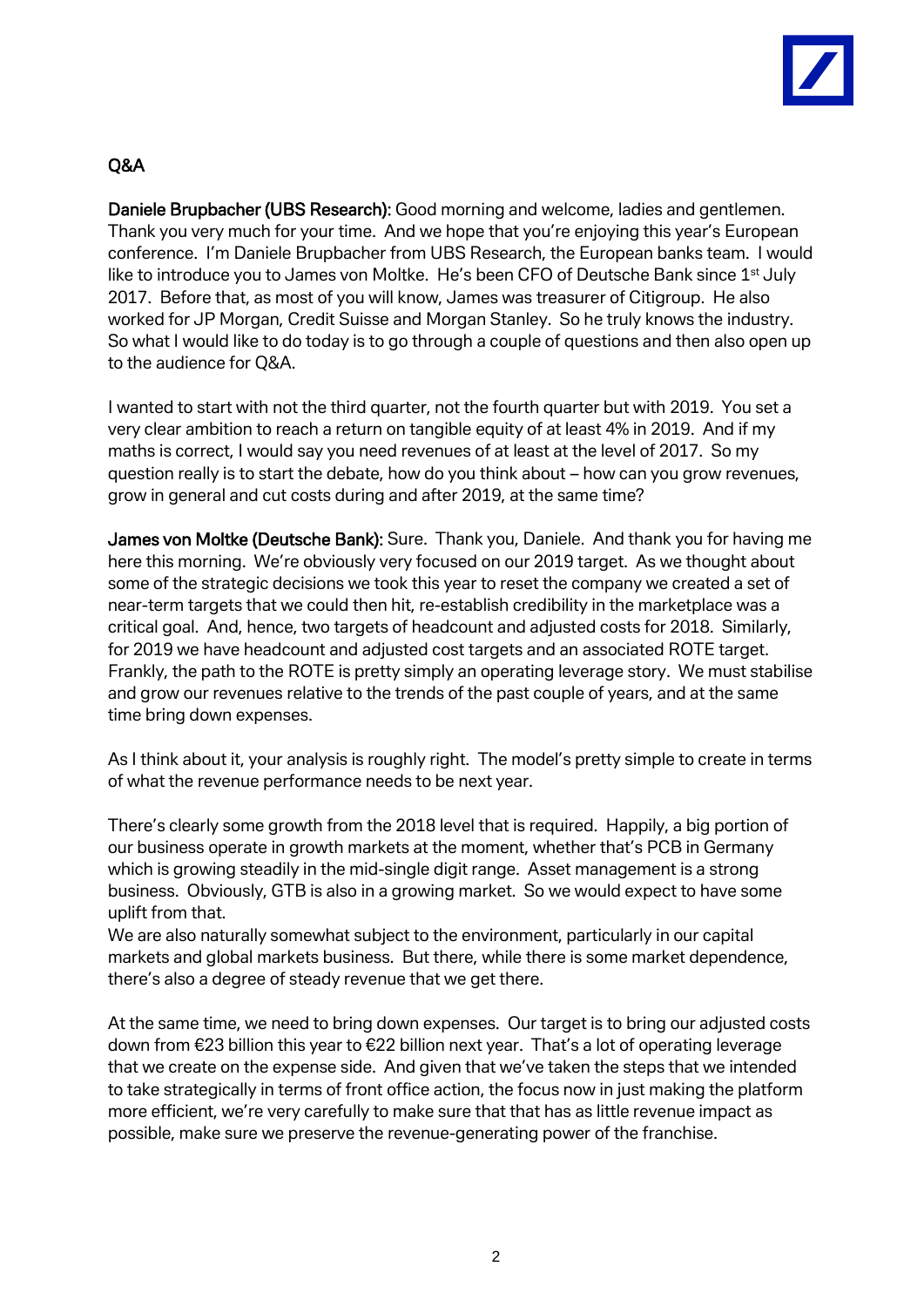

Daniele Brupbacher: You laid out very clear cost targets in absolute terms. I think the market likes that. But, to be a little provocative why is it different this time? And if you could also repeat what you said during the fixed income quarterly results call? I think you made a very clear statement regarding your previous medium-term €21 billion adjusted cost target.

James von Moltke: Sure. Starting with the second part of the question. Previously, we talked to a €21 billion absolute expense target for 2021 which we withdrew in the second quarter 2018. I said two things on the last earnings and fixed income call. First, we need to do better than that on the adjusted cost side. So in our forward-looking planning now would suggest expenses need to be lower, and potentially substantially lower, than €21 billion in 2021. But also, after next year, we want to migrate to a cost-to-income ratio way of measuring and managing the company. We think that's more appropriate over the long term.

In the near term, we want to stick with absolute cost targets because we want to be very clear on what we're being measured against and what we can drive the company to. This feeds into the first part of your question – what is different this time?

Obviously, I don't want to comment on prior management. But in this management team, we are extremely focused, disciplined on the execution that it's going to take to make this platform more efficient. We recognise that at the current efficiency ratio, there simply isn't the margin to deliver what we need to deliver to all of our stakeholders. Whether that's credit investors, rating agencies, ultimately equity investors, we simply have to drive greater efficiency.

We see a lot of opportunities to do that in the company as its structured today. And we've talked a lot about the initiatives that are out there, whether that's synergies from the domestic market merger that are on the way, whether that's some of the exits that we've now completed, particularly, Poland where the partial sale of our retail business completed over the weekend. We've taken the front office actions we have that puts us on a good path for some expense benefits next year.

We're working to really address some of the underlying drivers of expenses over several years. So if I put that altogether that gives us confidence about the future trajectory of the expense line.

Daniele Brupbacher: Great, thank you. Just back on revenues again. CIB was the one division which has more volatility. And, this year, you also said it in your interim report for the third quarter that you expect revenues to be down in all relevant lines. Looking to 2019, which areas do you expect to grow? And in that context as well, the leverage reallocation you've talked about, there was one interesting slide you used at a conference June where you showed about €240 billion of leverage exposure is running at relatively low revenue margins. Where do we stand in terms of the reallocation of that low return leverage?

James von Moltke: I'll go in reverse order again. We published a target for leverage reduction and we were able to act much more quickly than we'd originally expected against that target. In that June presentation that you referred to, we noted that in our leverage exposure, there is a relatively sizeable part of the balance sheet that was earning on average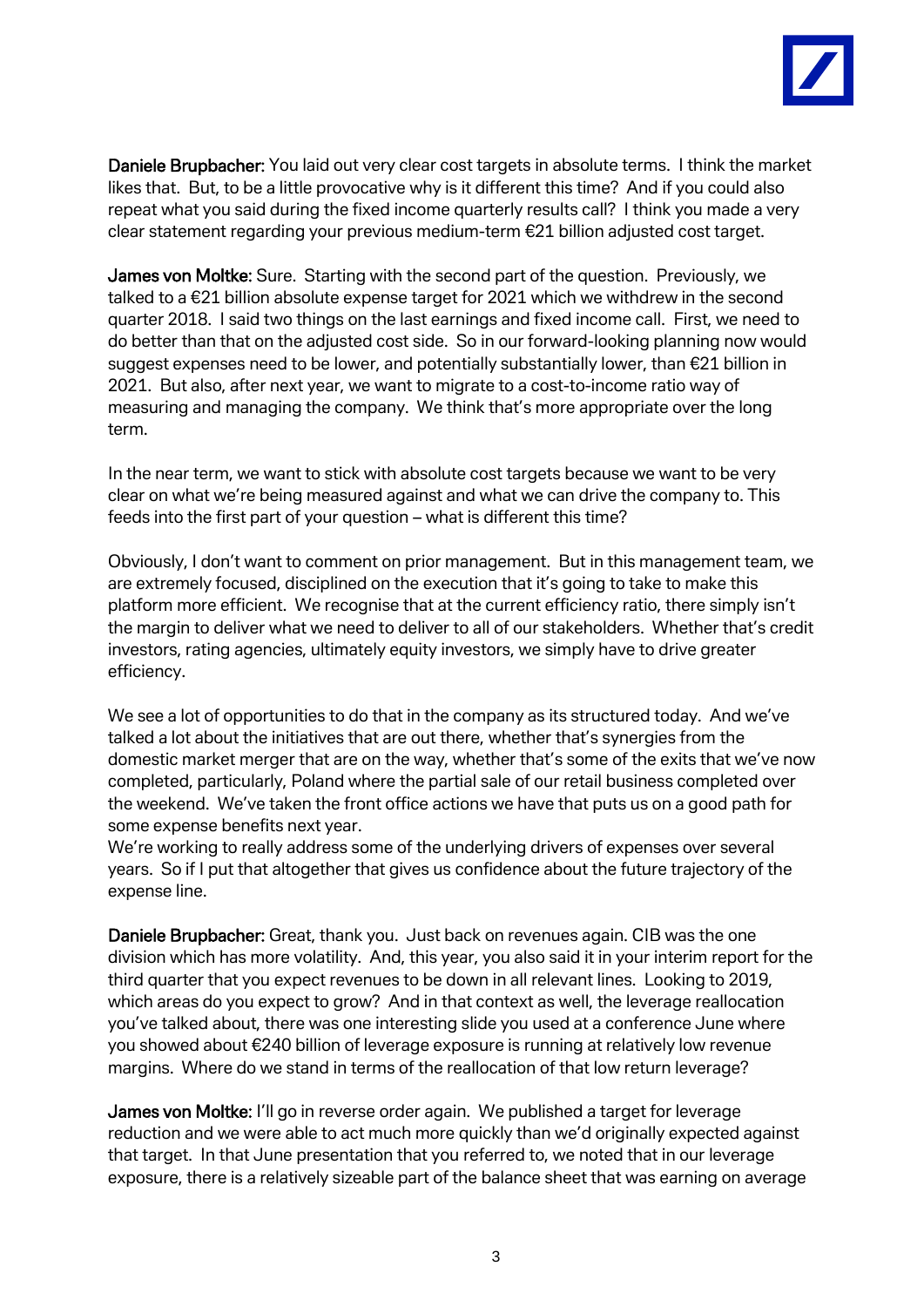

about 42 basis points of yield. And it's that part of the balance sheet that we went after very aggressively.

So, the roughly €100 billion of leverage exposure that came out of the franchise during the second quarter of 2018 was predominantly in areas like repo, to some extent prime finance, where we simply don't earn returns on capital that are acceptable to us or to our shareholders.

Having accelerated those reductions in the second quarter, we now are really just looking at optimising the existing leverage balance sheet. We came down a little bit in the third quarter, and I would expect the fourth quarter to be in a similar range to the second and third quarter levels. Now within that, we do have an opportunity to continue to optimise, to invest leverage exposure where our clients value it, where we think the returns are acceptable. We also have a much smaller non-strategic book that's running off that. Again, it gives us an ability to reinvest leverage exposure.

If I turn then to the revenue side of your question, naturally, that has had an impact on revenues. We've made, over several years now, a number of perimeter decisions. And naturally, those perimeter decisions have had an impact on our relative revenue performance and our market share. It's that trend that we need to work now to reverse.

I'm a believer that when you focus resources in the areas that are your greatest strength, where you have unique market positions and unique selling propositions, you can use those resources to much greater effect. And, so, that reinvestment as part of the strategic decisions we took in the spring is something that I expect to see playing itself out over the coming quarters. And that underlines our commitment to stabilise and grow revenues from here given that resource reallocation.

Daniele Brupbacher: And would you see those benefits in both equities and fixed income? Or are there also cyclical issues on the rates platform which makes you, adjust certain trajectories?

James von Moltke: So that's the challenge. In equities and fixed income remember, fixed income is obviously a larger part of our total markets revenues. But our total trading revenues are a minority of the full firm's revenues. Our trading businesses are naturally subject to market environment, market volatility. But there's also a huge amount else that goes into relative performance.

Currency translation differences go into that. Business mix, whether you're concentrated in Europe, whether you're in the commodities business or not, those are all things that feed into your relative revenue performance in those areas. We would look to grow though from here. We have some areas of real strength that I think we will continue to invest in and seek to capitalise on. Our FX and credit businesses are true strengths of ours. And I think as we focus on, stabilising the rates platform and growing from here, we are making investments in technology which should also help drive a recovery in our rate performance.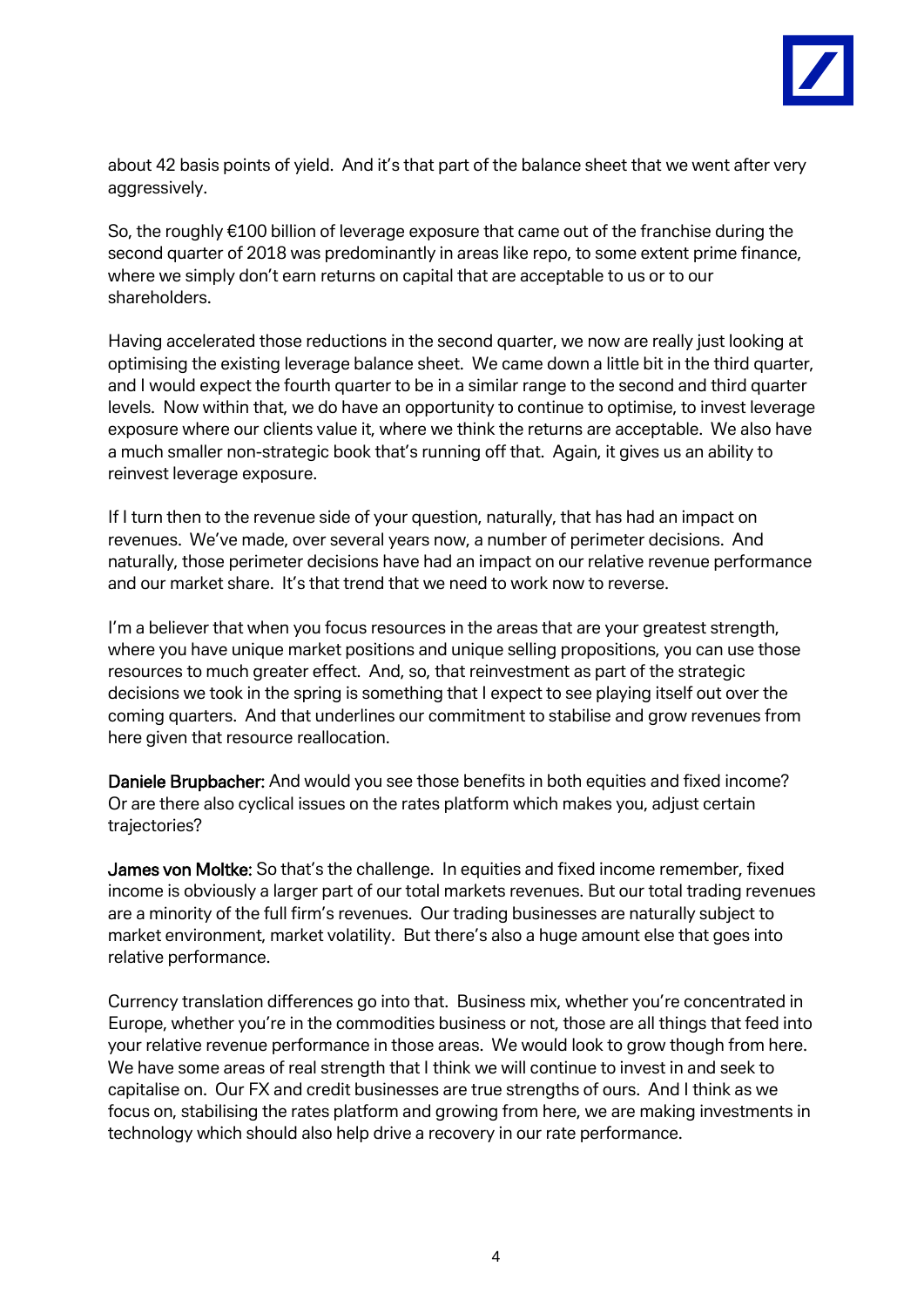

In equities, as many of you know, it's a tough environment, especially given the impact of MiFID. And the group of banks that fall, in the second half of the top ten need to work hard to define their market proposition to defend and grow revenues in what would hopefully be a growing market environment for equities. And that's what we're executing on. Peter Selman, is doing a superb job refocusing the equities platform and making sure that our resources are invested where we can be differentiated.

Daniele Brupbacher: Another area which has always been core to Deutsche Bank is GTB, global transaction banking. This business goes right to the roots of Deutsche Bank's international business model. So it's been a bit disappointing to look at results, to be honest, because they've been drifting downwards. But you made quite some optimistic statements with regards to the potential of that. Can you tell us where does you optimism come from? Is it the clients, the technology, pricing?

James von Moltke: First of all, I agree with you. It's absolutely core to our franchise. It's a deep set of client relationships that we serve in cash management, trade financing, payment services, and also in security and agency services. And once you're installed, in that business, you develop very strong client relationships. And to a reasonable extent, you're hard to dislodge.

It is a business that relies on continued investment, continually winning new business, investing in technology, investing in new product capabilities to serve your clients' needs. And we are determined to do that. We're clearly allocating the resources to do that. And that should allow us to grow from here. When you look at our peers, it is a market that has been growing in the mid to upper single digits for a couple of years now. And we haven't participated as much as we like in that growth.

A big part of the industry growth for a lot of our peers has come from interest rate increases, which, to the extent that you are concentrated in US dollars is a great thing. If you're a eurobased bank, like us, it means you don't participate quite as much. Over time, we would expect in a rising interest rate environment to provide an uplift in that business. And in principle, we need to grow it from where it has been recently in kind of a mid-€900s million revenue area up to €1 billion a quarter and beyond. That's what we're focused on doing under new leadership with Stefan Hoops and, with our ongoing investments.

Another part of why you've seen our growth rate relative to peers be less than the marketplace has been some of the perimeter decisions which we've talked about now for a couple of years. But perimeter decisions to sharpen the footprint, to some degree also funding costs and funding allocations have flown through. So it hasn't been a picture of growth, when seen externally that is in line with how we would see the underlying performance in terms of client wins, the installed base of the revenues that exist in that GTB business.

Daniele Brupbacher: Great. You mentioned interest rates. Obviously, that's important for almost every European bank and also for Deutsche, and you have given transparency around your sensitivity. If I recall correctly, you said you think that about a third of the total revenue increase, comes from higher rates. Is that something you would reiterate today?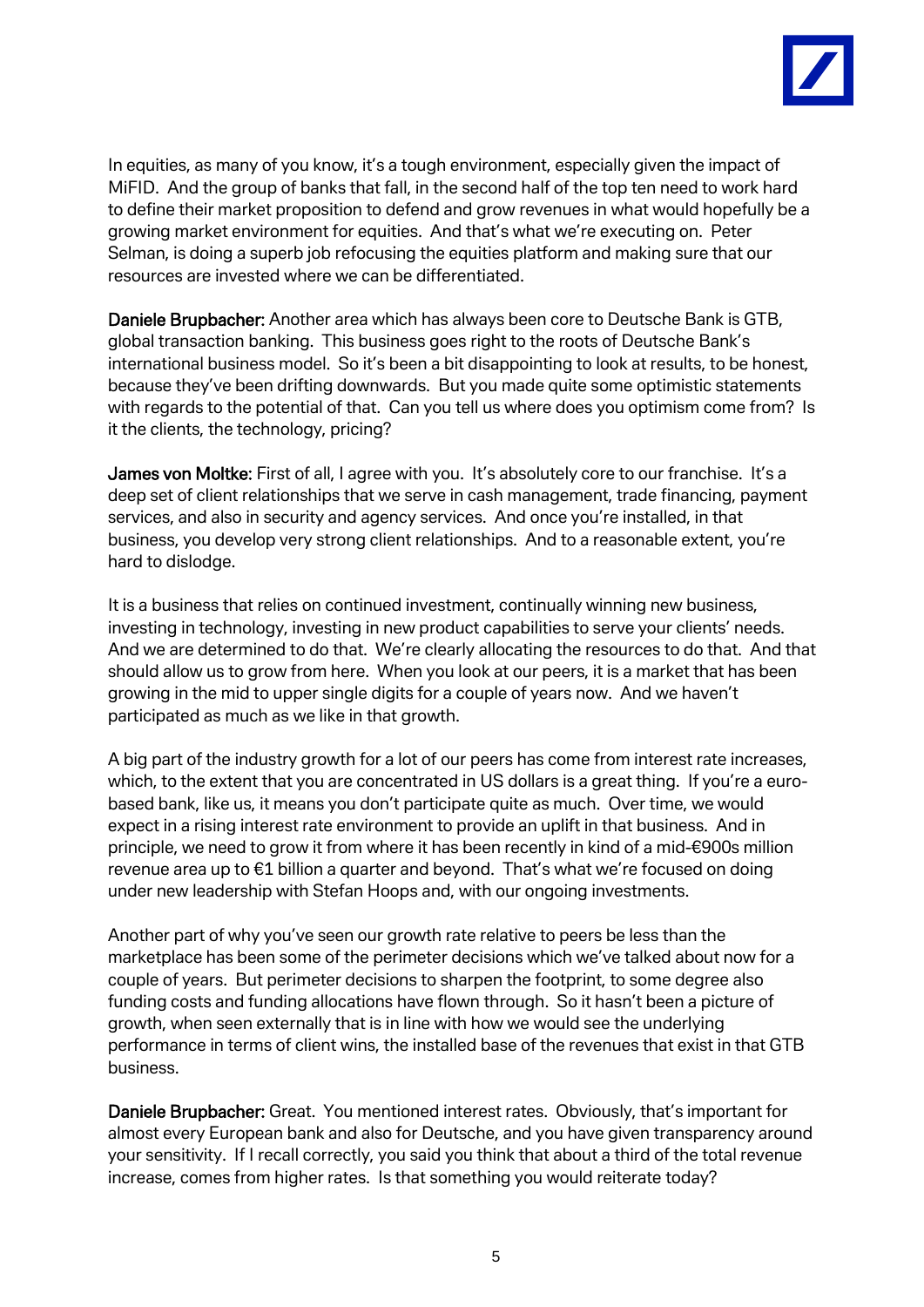

James von Moltke: What we've said was that our path to the 10% ROTE aspiration starts with establishing the 4% ROTE not as an endpoint by any stretch of the imagination but as a platform, and a waypoint towards the 10% ROTE, that we know our investors and the analysts struggle to see in our model and we need to prove that over time.

Interest rates are clearly part of that improvement. First of all with the negative 40 basis points on the deposits with the central banks places the European banks in a difficult environment. In the long term, it's unsustainable because as you can see, it's very difficult to earn a margin when one of the principal input factors is programmatically loss making. But as that reverses, naturally that drag would go away. We are keenly waiting for a change in monetary policy to allow that to happen. And we have two large deposit books, again, concentrated in euros in GTB and the retail bank. So, yes, an improved interest rate environment would contribute greatly towards that progress on the path to the 10% ROTE.

I will say, one thing that as an analytical question you'd ask is why is Deutsche Bank more exposed to interest rate sensitivity than our peers. We are, in some ways, deliberately short in our investment posture, which gives us a great deal of sensitivity to that uplift. Secondly, we're more institutional than most of our peers. And we have a much lower loan-to-deposit ratio than many of our peers. All of that makes us more sensitive, to the upside from interest rates than your typical mixed retail commercial bank.

Daniele Brupbacher: Just to wrap up on the revenue side. You mentioned PCB briefly earlier. What is your outlook in Germany, be it the retail business, probably also the corporate business – I think you have some initiatives there as well.

James von Moltke: Overall, we feel quite positive actually. There's been underlying growth in the German retail market, also in commercial lending. We are participating in that growth but would like to participate more. Over the last several months and quarters, we have seen accelerating loan growth which is encouraging and we would obviously like that trend to continue. And so, yes, I think that environment is a positive one for us.

Remember, we're going through a pretty significant restructuring and integration in Germany, having completed the legal merger of Postbank into the retail and commercial bank. We now have a single legal entity and very clear plans to execute on over several years to simplify that platform, take a significant amount of expense out of the combined platforms. But importantly, we will not lose focus on the revenue side of the equation as we will provide services in two different brands which we think of as client segments. The Postbank brand is a more simple, everyday banking offering with a more, affluent investment-oriented clientele served by the Deutsche Bank brand. We think this is a great strategy to address the opportunities of the German market. And again, it plays into our confidence about operating leverage from here in our model.

Daniele Brupbacher: Great. The other opportunity, I think, which you have discussed on results calls is excess liquidity. Your Liquidity Coverage Ratio seems high and the liquidity buffers are in billion terms also very high. What's is the opportunity here? Can you give us some sensitivity and how you think about that? What would be normal? What's the go-to level on probably just the LCR?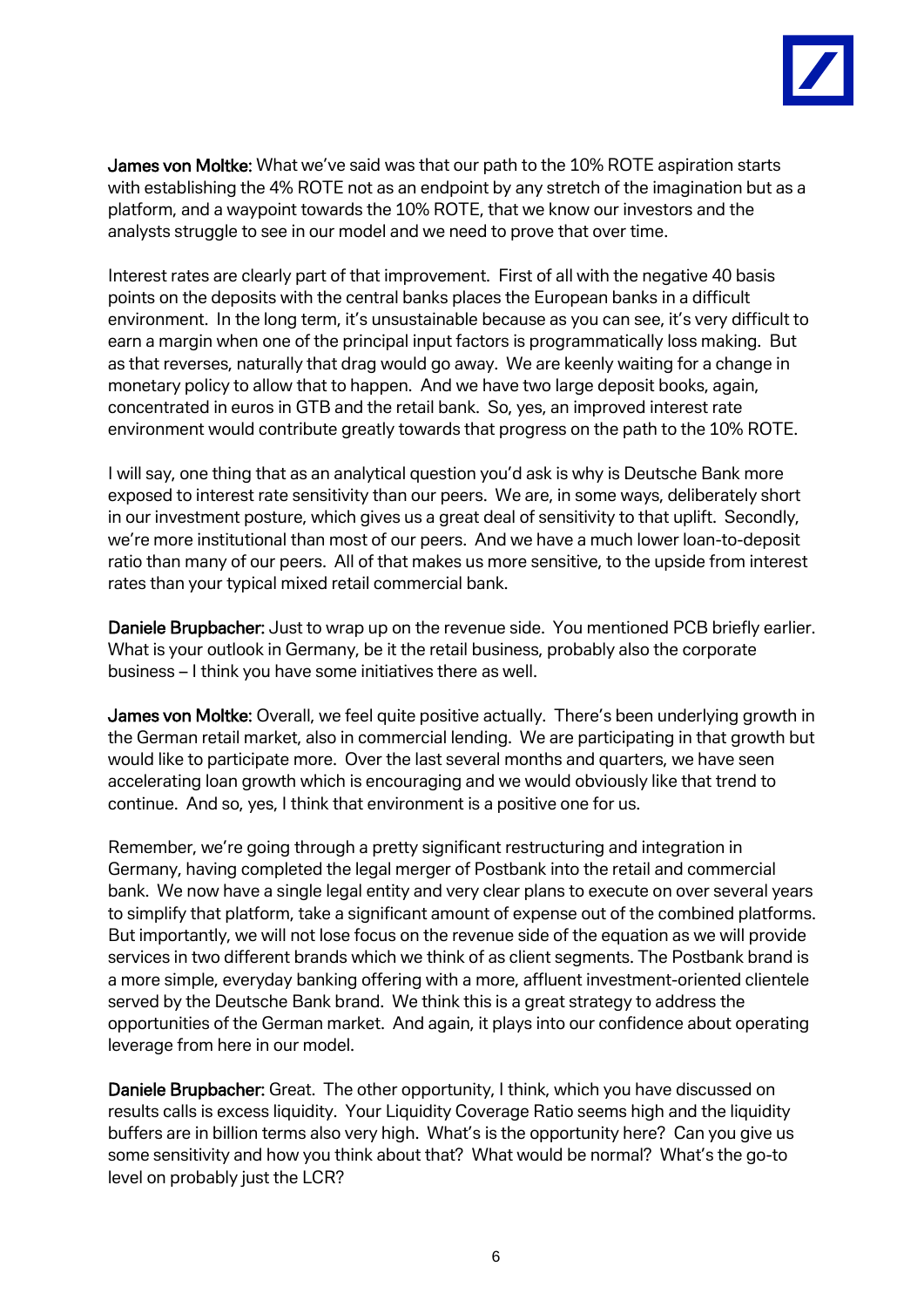

James von Moltke: On LCR, many of our international peers operate with an LCR of around 120%. And so, against that measure, we would have significant room to reduce liquidity. In practice, it takes a lot of work and effort to optimise the liquidity picture. But as we said on our third quarter earnings call, we absolutely intend to do that. We intend to reinvest, to reduce the drag of excess liquidity on our earnings.

The decision up until now has been a deliberate one. We recognised that after 2016, it was important to present an extremely solid, stable balance sheet profile in the marketplace. We've also worked on our liquidity management, liquidity reporting and liquidity risk models. We think that investment is now paying off and gives us the opportunity to become a little bit less conservative and taking some of the excess conservatism out to reduce the associated drag. Orders of magnitude, there's a lot of room. And I would characterise that in the hundreds of millions of revenues as we reinvest judiciously. And that would play out over the next four to five quarters as we put the balance sheet to work. So that's another reason that gives us confidence about the revenue uplift and part of the trajectory that we have into next year.

Daniele Brupbacher: Funding costs are also important. I'm an equities guy so it is sometimes a bit complicated to understand some of the various layers. But I think you made public statements saying that your senior non-preferred spreads are still not where you want them to be. How should we read this as equities people? What concerns the credit markets? Andon does your fund transfer pricing was there a conscious decision to put more funding costs into the businesses, or is it really just that your external funding spreads are too high?

James von Moltke: It's a mixture. In our external reporting, there has been a mixture of higher external funding costs and some reallocation internally from the corporate centre and into the businesses. And yes, funds transfer pricing is enormously important. We continue to work on that because, frankly, to run a bank properly, you need to make sure that both on the asset side and liability side, the right pricing signals are being delivered to your bankers and, by extension, to the clients in how we serve them.

To your point about the credit environment, first of all, we think that our credit rating and our spreads don't reflect the strength of the balance sheet that we have. We've done an enormous amount to both recapitalise and clean up the balance sheet over the past several years. And I think, by the way, the rating agencies recognise that. So if you read the rating agency commentaries, there is no concern expressed about the balance sheet. It's all about earnings, which is why I refer to a virtuous circle that comes with improved earnings. I would expect improved credit spreads, hopefully over time improved ratings and if you like, a virtuous circle that can help in the momentum.

What drives the credit investors? Frankly, there is some unhealthy cross talk between the equity markets and the credit markets. As I talk to credit investors and analysts, frankly, they're very sanguine about the name because they see the strength of the balance sheet. They understand that we are well capitalised. And while they wait for the same, catalyst of improved earnings, they feel comfortable as creditors. And it is our job to bring down those spreads over time.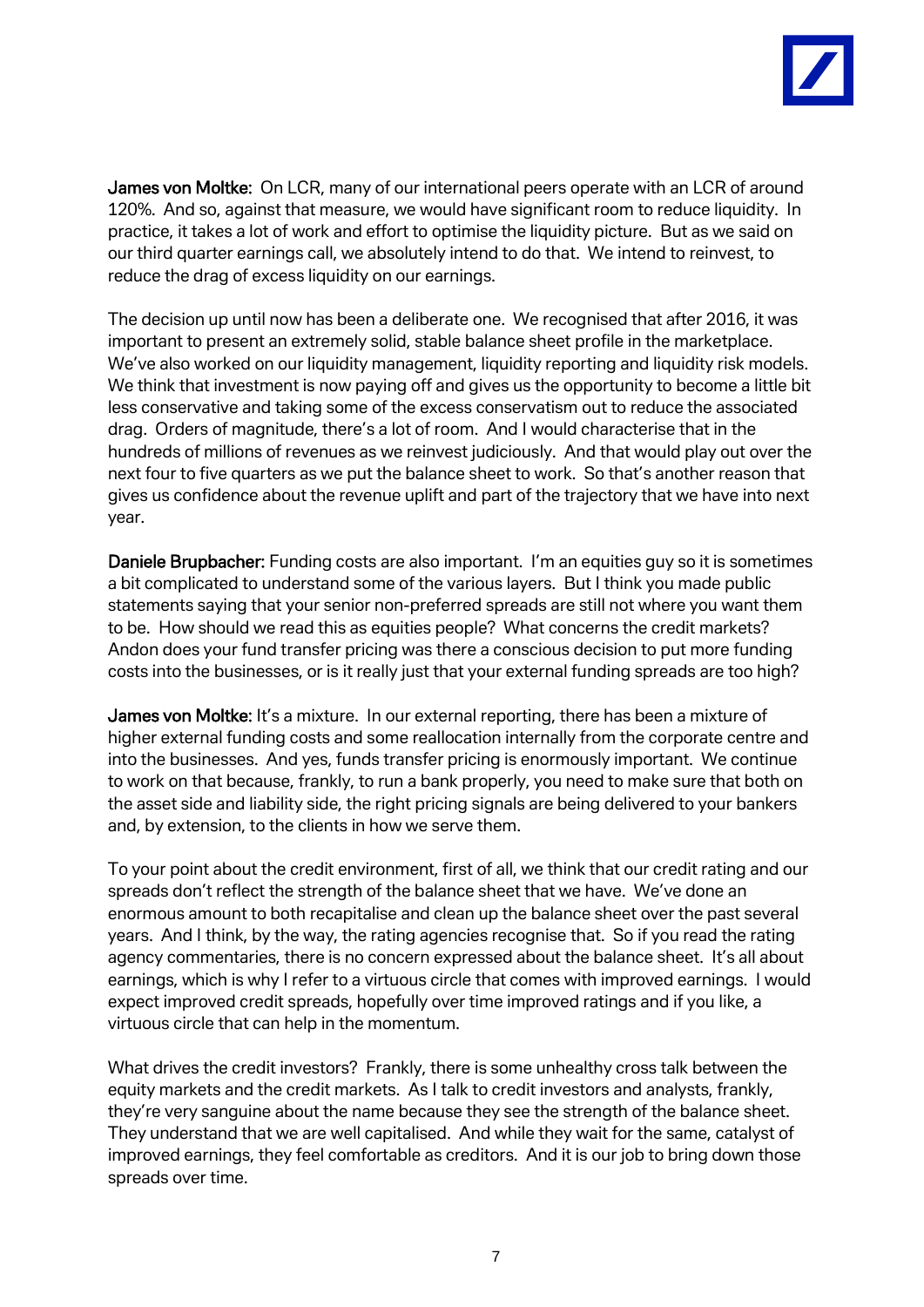

There have also been some unique attributes to DB. The inability to issue non-preferred debt, often that's not that familiar for an equity investor universe, but we have been hamstrung relative to other European banks in how the German government chose to implement bail-in laws. So, they essentially subordinated all of our outstanding debt on a statutory basis. And for several years, we were only able to issue that subordinated debt at relatively higher spreads, whereas in other markets they did it in reverse. Other European countries said all of your existing debt you can continue to issue, what's known as senior preferred, and you can build this more expensive debt over time.

The regulatory structure in Germany presents a clear disadvantage in terms of ongoing funding costs but is a clear advantage if you're a creditor of Deutsche Bank because you have all of this subordination of the non-preferred debt underneath you. And so, it's important for creditors to know that they're facing off against a counterparty that is rated at A3 at Deutsche Bank, as much as the focus of the marketplace tends to be on our senior nonpreferred because that's all we were issuing for some period of time.

This idiosyncrasy for us is now in the rear view mirror. The other idiosyncrasy that will go away is a gate on our ability to pay coupons, on our AT1 instruments. I expect that to go away with legislative action in early next year. And we will start to look more normal, more like our peers, especially ultimately when a CDS contract comes out referring that A3 rating which we expect imminently. We'll just look more normal from a credit perspective, and I do expect that to have a positive impact on our company.

Daniele Brupbacher: Great. We have talked a lot about revenues and costs but not about capital yet. I mean, we had the stress results a couple days of ago. Tell us how we should read those and how it impacts your capital planning.

James von Moltke: We are very comfortable with the outcome. At 8.1% post-stress ratio, we're clearly able to manage through a highly stressful period. And for those who weren't paying a lot of attention, this stress scenario for the German banking industry was far more stressful than other markets, with the exception of the UK. So we feel that that was a pretty rigorous test for us.

We also pointed out in our press summary that there was about 100 basis points of what we would call out as methodology differences that really don't reflect how we think we perform in that environment; whether that is not giving us credit for de-risking that has taken place in the past. This includes the repetition of losses, for example, on the Poland transaction and the treatment of market risks. And so we think we would fare better in the real world and closer, if you like, to where our true peer group played out.

What I would point out as positives in that test is that the capital depletion - the percentage of your core tier one capital ratio that is lost through credit losses was extremely low for us at 2.2%. This was much lower than the peer group, again, reflecting our assertion that the balance sheet is very strong, stable and well-capitalised. So we're very comfortable with that outcome. But I think it was a rigorous and demanding test for the industry.